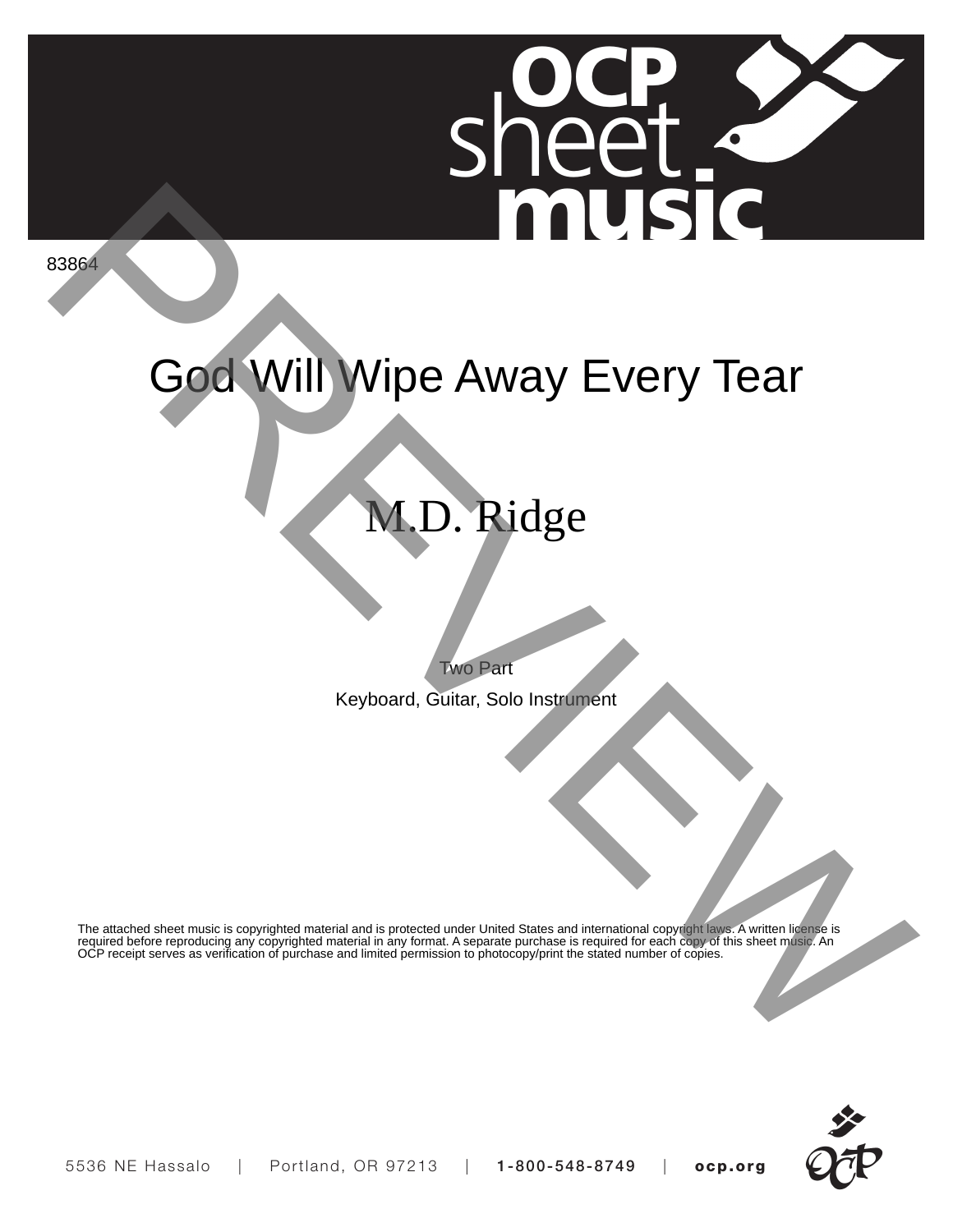## God Will Wipe Away Every Tear

*in loving memory of Leon C. Roberts, 1950–1999*



<sup>© 1998, 1999,</sup> M.D. Ridge. Published by OCP Publications. All rights reserved.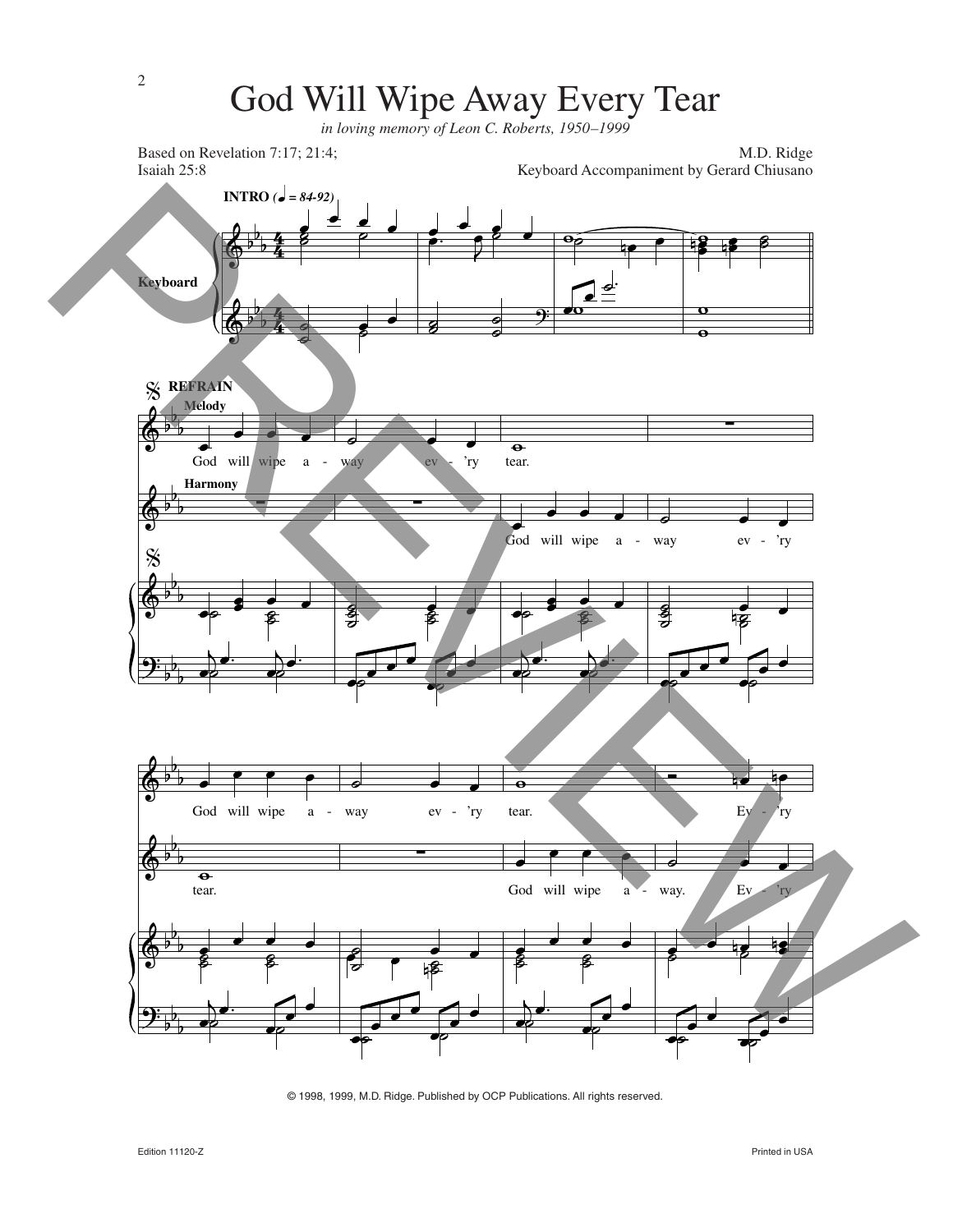

God Will Wipe Away Every Tear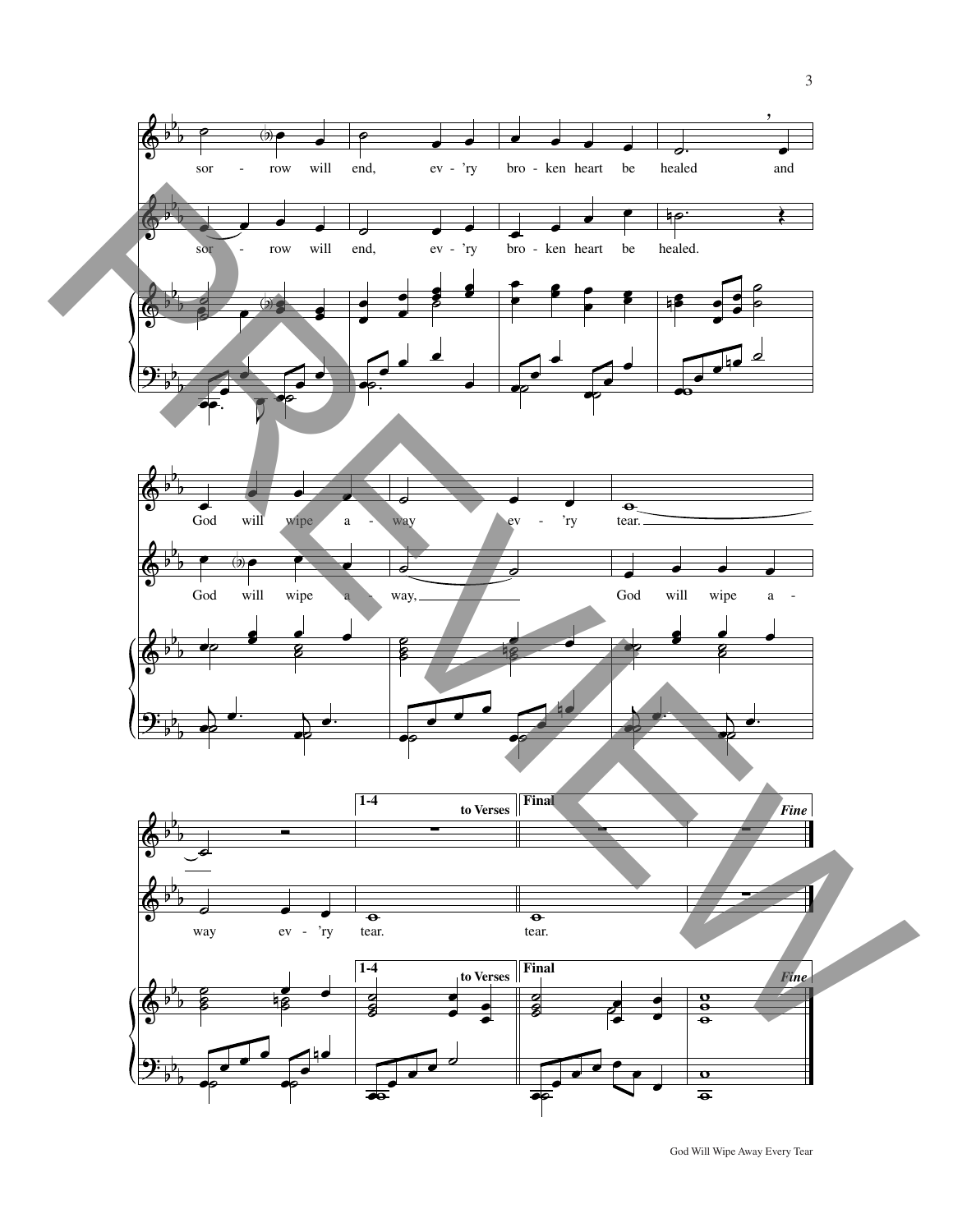

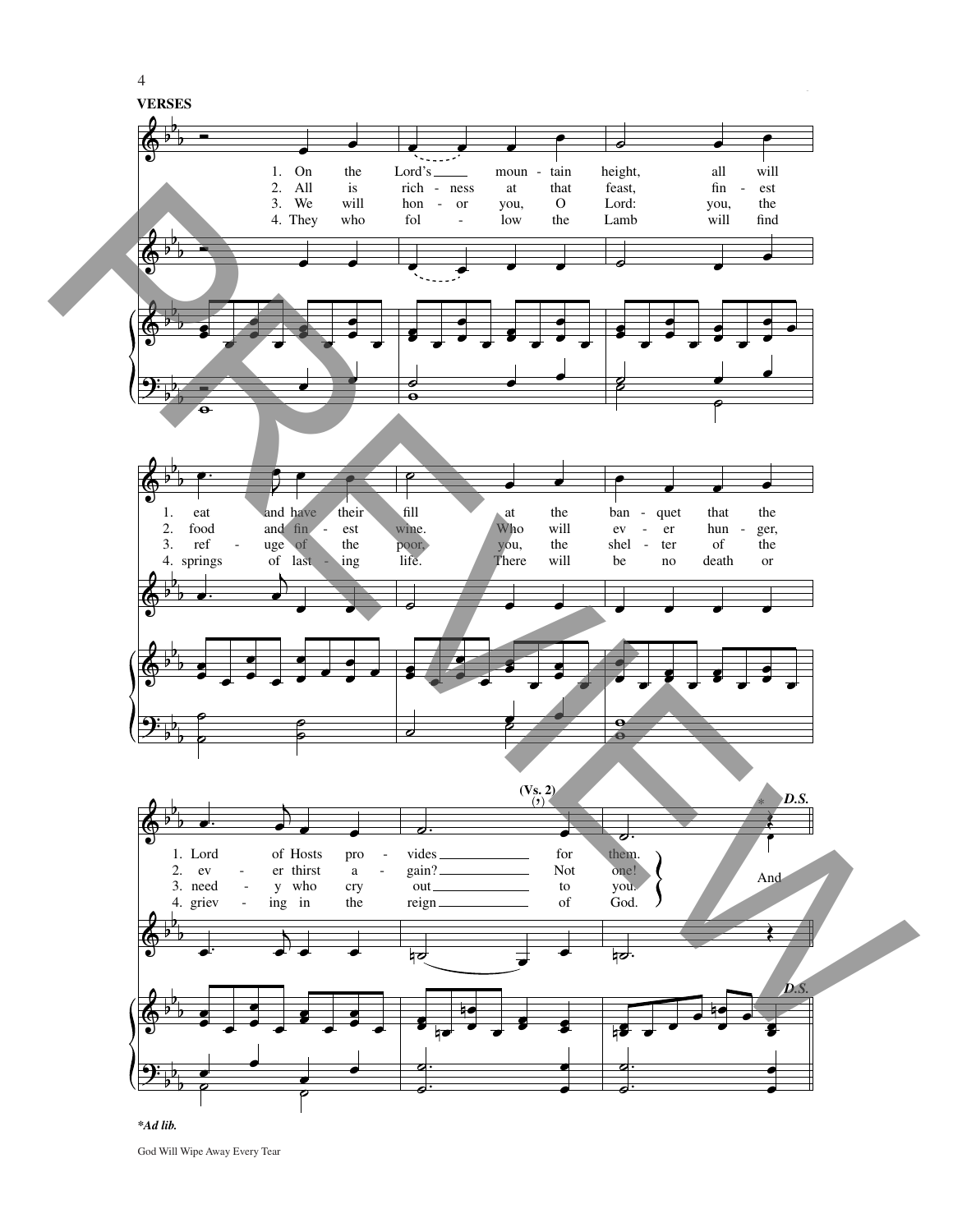## God Will Wipe Away Every Tear

SOLO INSTRUMENT (Oboe)

M.D. Ridge<br>Arranged by Gerard Chiusano



© 1998, 1999, 2000, M.D. Ridge. Published by OCP Publications, 5536 NE Hassalo, Portland, OR 97213. All rights reserved.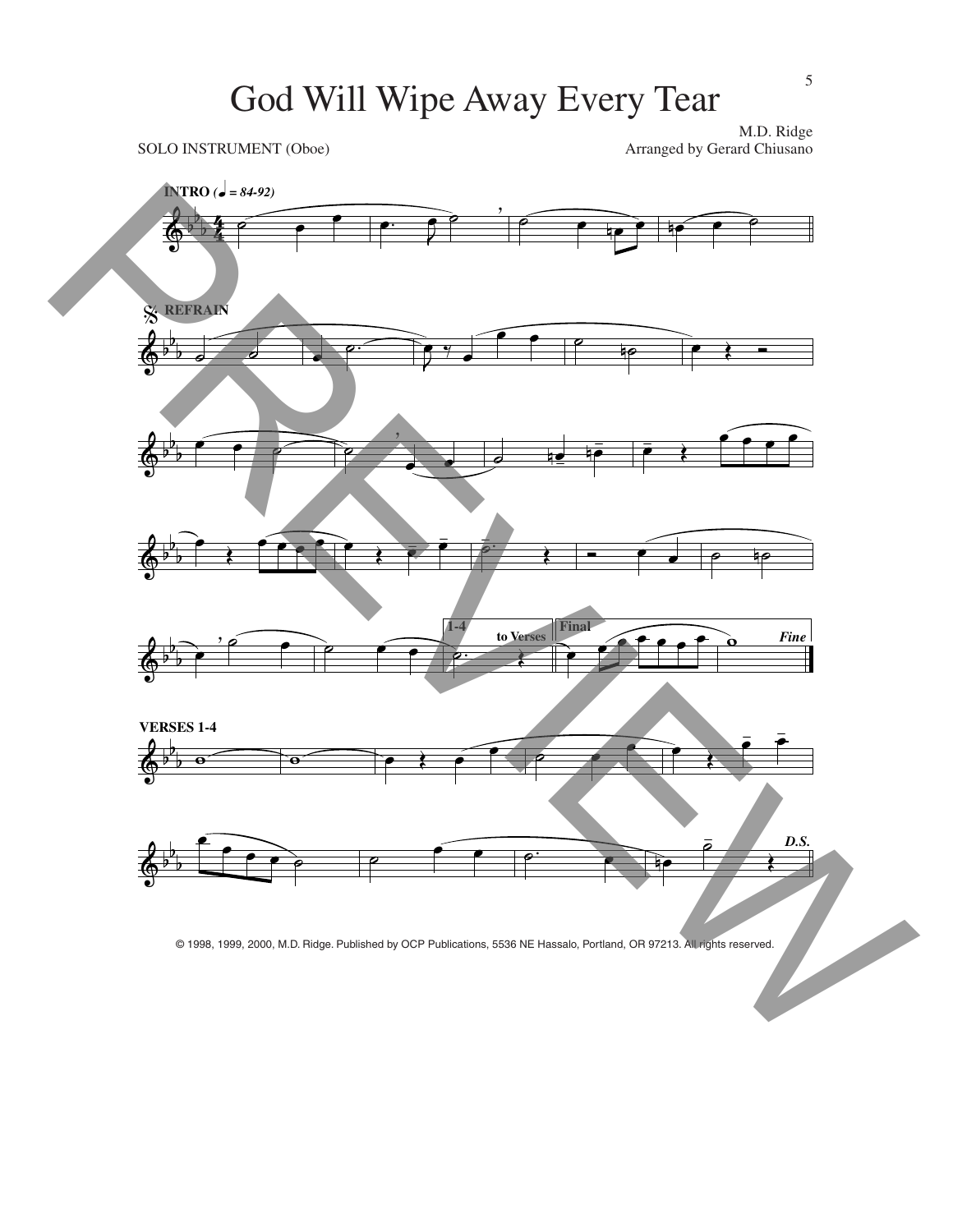

© 1998, 1999, M.D. Ridge. Published by OCP Publications, 5536 NE Hassalo, Portland, OR 97213. All rights reserved.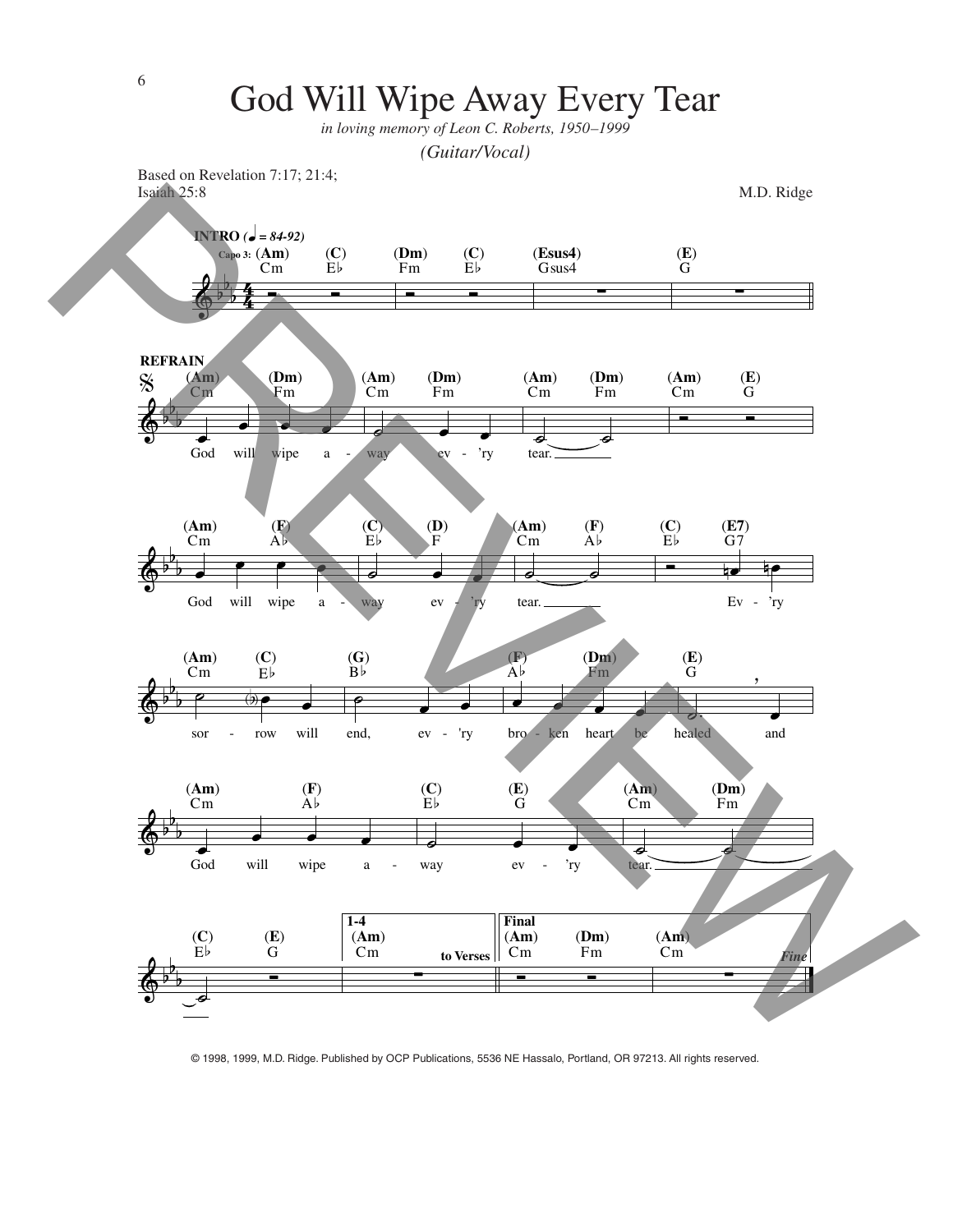

Revelation 7:17 and 21:4 are the source of the refrain text, and the verses develop from Isaiah 25:8. The text clearly suggests use for funeral liturgies, but the song would also be appropriate for communal reconciliation.

In many communities, the musical resources for funerals may be limited to the accompanist and cantor or "Resurrection Choir." However, even a small choir should have no difficulty learning and singing this simple two-part harmony. It should be sung with feeling, tenderly, and with quiet confidence in God's promise.

*—M.D.R.*